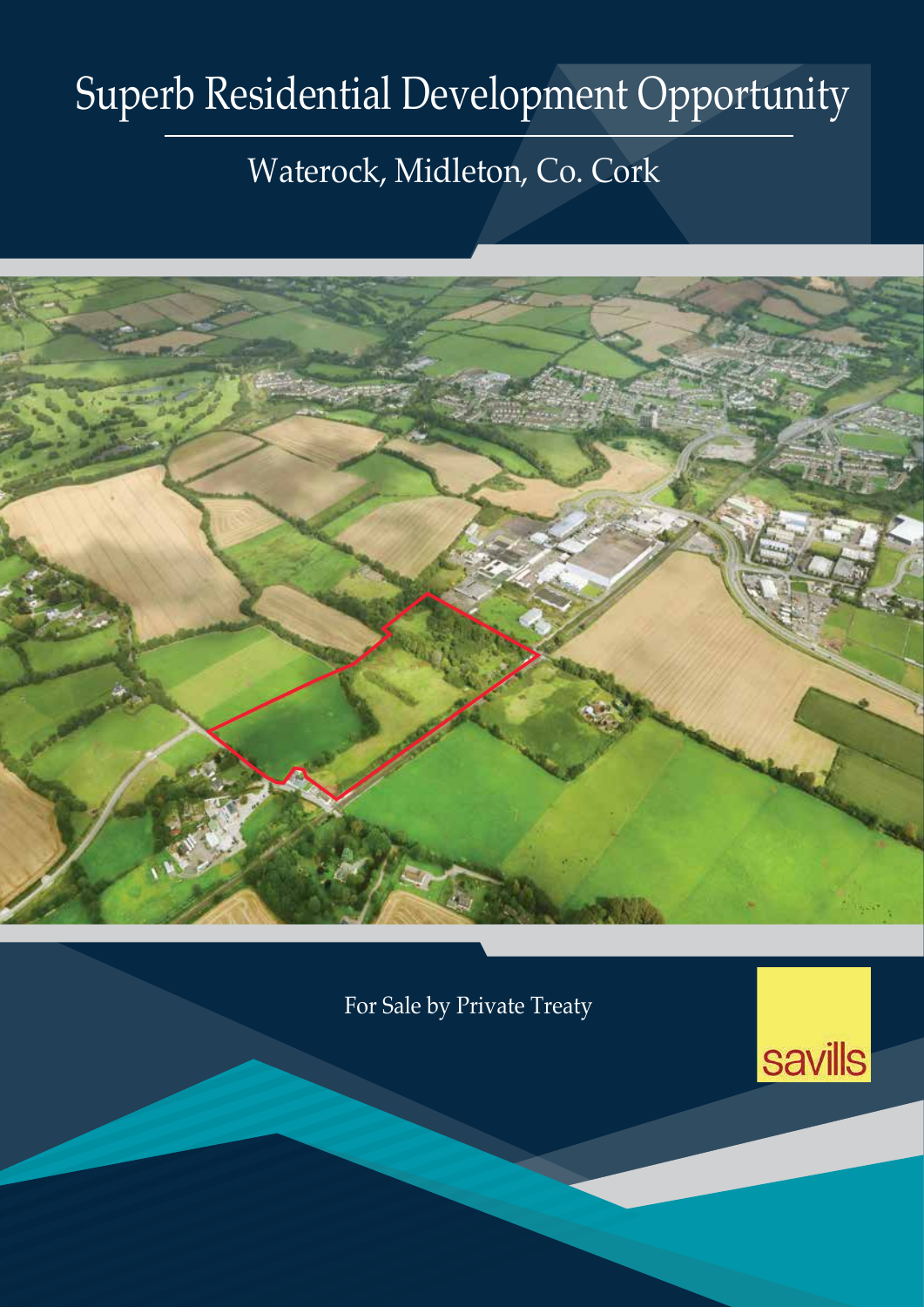### SALE HIGHLIGHTS

- Excellent location close to Midleton Town Centre and all local amenities
- Conveniently located approximately 20kms east of Cork City Centre
- Site Area extends to approximately 6.87 hectares (16.98 acres)
- Majority of the site is zoned High Density Residential Development in the Municipal District Local Area Plan 2017
- The site forms part of the Waterock lands which has been allocated €6.5m for the upgrade of local infrastructure.

### LOCATION

The subject property is located approximately 20km east of Cork City Centre and approximately 1.5 km north west of Midleton Town Centre. It is situated in Waterock immediately adjacent the Midleton to Cork rail line.

Midleton has long been a popular residential location city centre commuters given its ease of access and proximity to Cork City. The town benefits from an excellent public transport network following the re-establishment of the commuter rail service which operates every hour.

As a town Midleton offers a high quality living environment with 5 primary schools and 4 secondary schools. The town also benefits from an array of sporting facilities catering for Golf, Rugby, Soccer, GAA and Hockey.

#### **DESCRIPTION**

This edge of town greenfield site extends to approximately 6.869 ha (16.96 acres) and sits immediately adjacent Midleton rail line. The site is irregular in configuration and is generally flat throughout. The site is currently laid out in grass with mature trees and hedgerows acting as natural boundaries on all aspects of the land.

The surrounding area is a mix of one off detached homes, mature agricultural land holdings to the north and south and industrial warehouse buildings to the east.

### LOCAL INFRASTRUCTURE HOUSING ACTIVATION FUND (LIHAF)

The subject site forms part of the overall Waterock lands which has been identified in the "Rebuilding Ireland" action plan as a Major Urban Housing Development Site capable of accommodating 2,500 residential units. Waterock has been allocated €6.5 million in funding to provide public off-site infrastructure to open up land and accelerate development.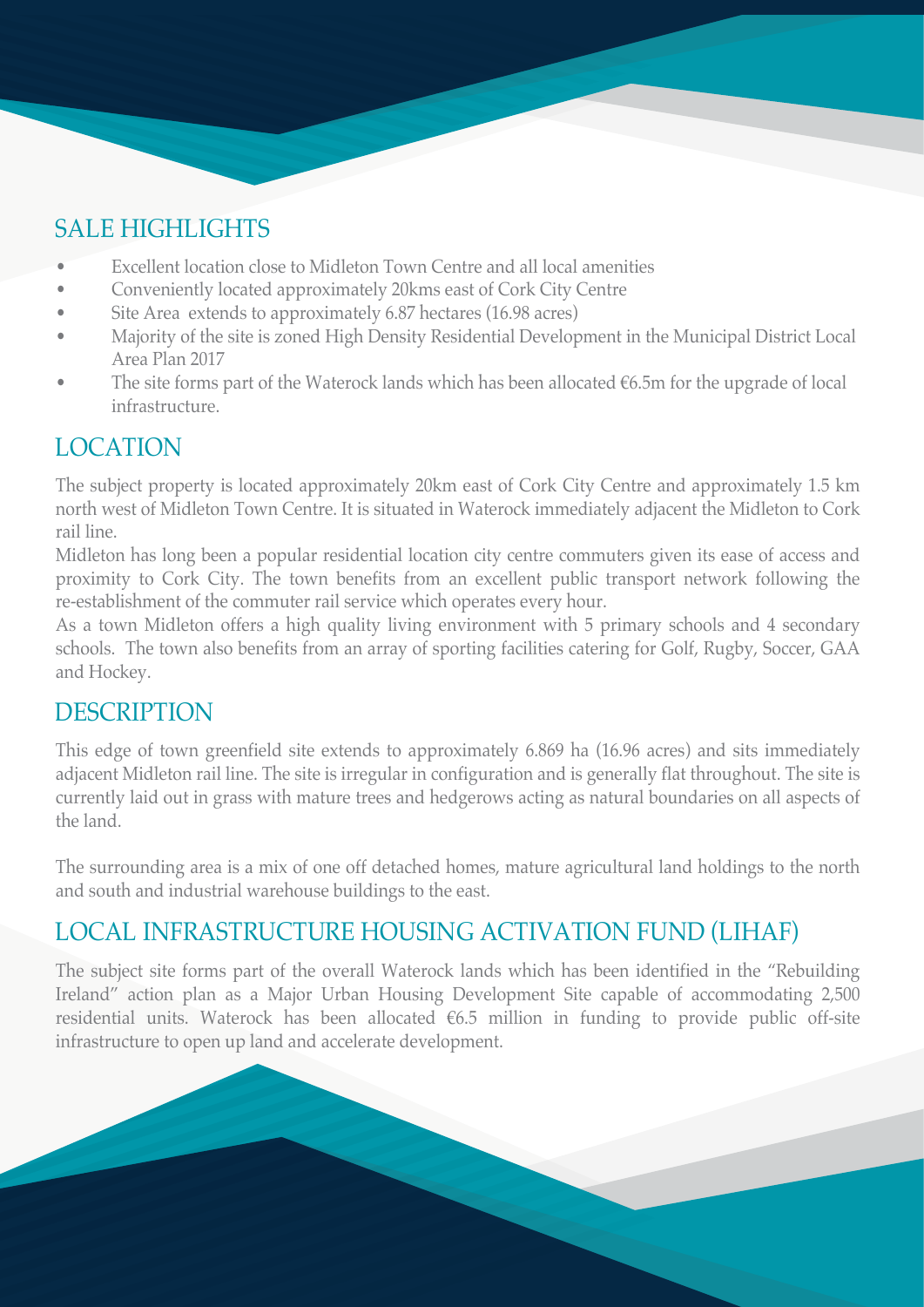



JAMESON

**Midleton Train Station Materock Golf Course**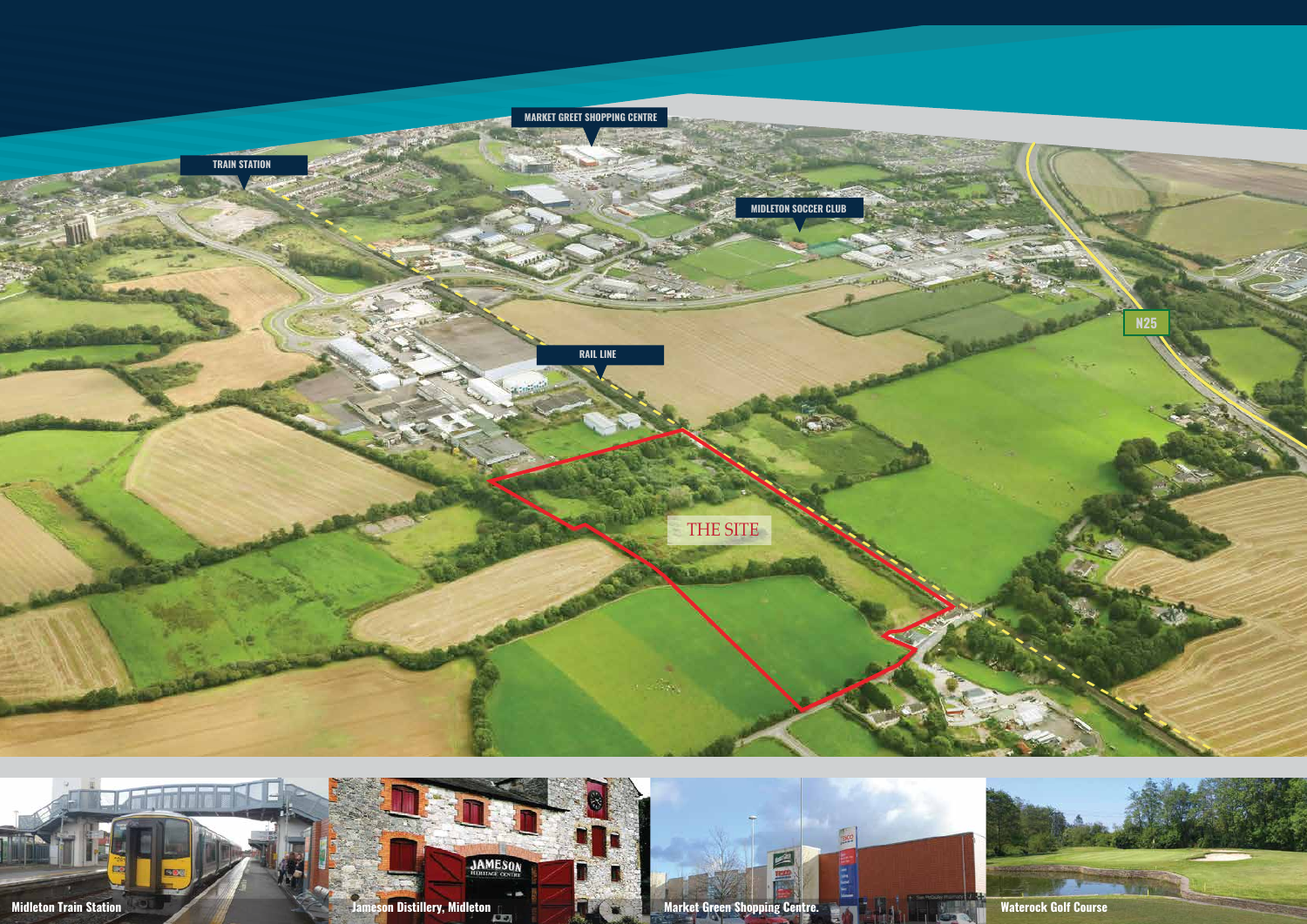

**METHOD OF SALE The subject site will be offered for sale by Private Treaty.**

**PRICE In excess of €2.5m**

#### **FURTHER INFORMATION**

**Further information such as site map, planning report & title summary available on request.**



**Savills 11 South Mall, Cork. Tel: 021 4271371**

#### **CONTACT**

**James O'Donovan Savills Ireland +353 21 4906120 +353 83 1015715 James.odonovan@savills.ie** **Peter O'Meara Savills Ireland +353 21 4906114 +353 87 2361181 peter.omeara@savills.ie**

Savills Ireland and the Vendor/Lessor give note that the particulars and information contained in this brochure do not form any part of any offer or contract and are for quidance only. The particulars, descriptions, dimens or licences for use or occupation, access and any other details, such as prices, rents or any other outgoings are for quidance only and are subject to change. Maps and plans are not to scale and measurements are approximat preparation of this brochure intending purchasers, Lessees or any third party should not rely on particulars and information contained in this brochure as statements of fact but must satisfy themselves as to the accuracy o Ireland nor any of its employees have any authority to make or give any representation or warranty (express or implied) in relation to the property and neither Savills Ireland nor any of its employees nor the vendor or les shall be liable for any VAT arising on the transaction. This brochure is issued by Savills Ireland on the understanding that any negotiations relating to the property are conducted through it. All maps produced by permissi an intending purchaser/Lessees or any third party arising from the particulars or information contained in this brochure. Prices quoted are exclusive of VAT (unless otherwise stated) and all negotiations are conducted on t No AU 001799 © Government of Ireland.

#### **SERVICES**

**As part of the LIHAF funding Cork county council will provide the main east-west road called U-O2. This will open up access to the western section of the Waterock zoned lands and will include public utilities. The roadway will run adjacent to the northern boundary of the subject lands, thus providing ready access to such services.**

**TITLE Freehold**